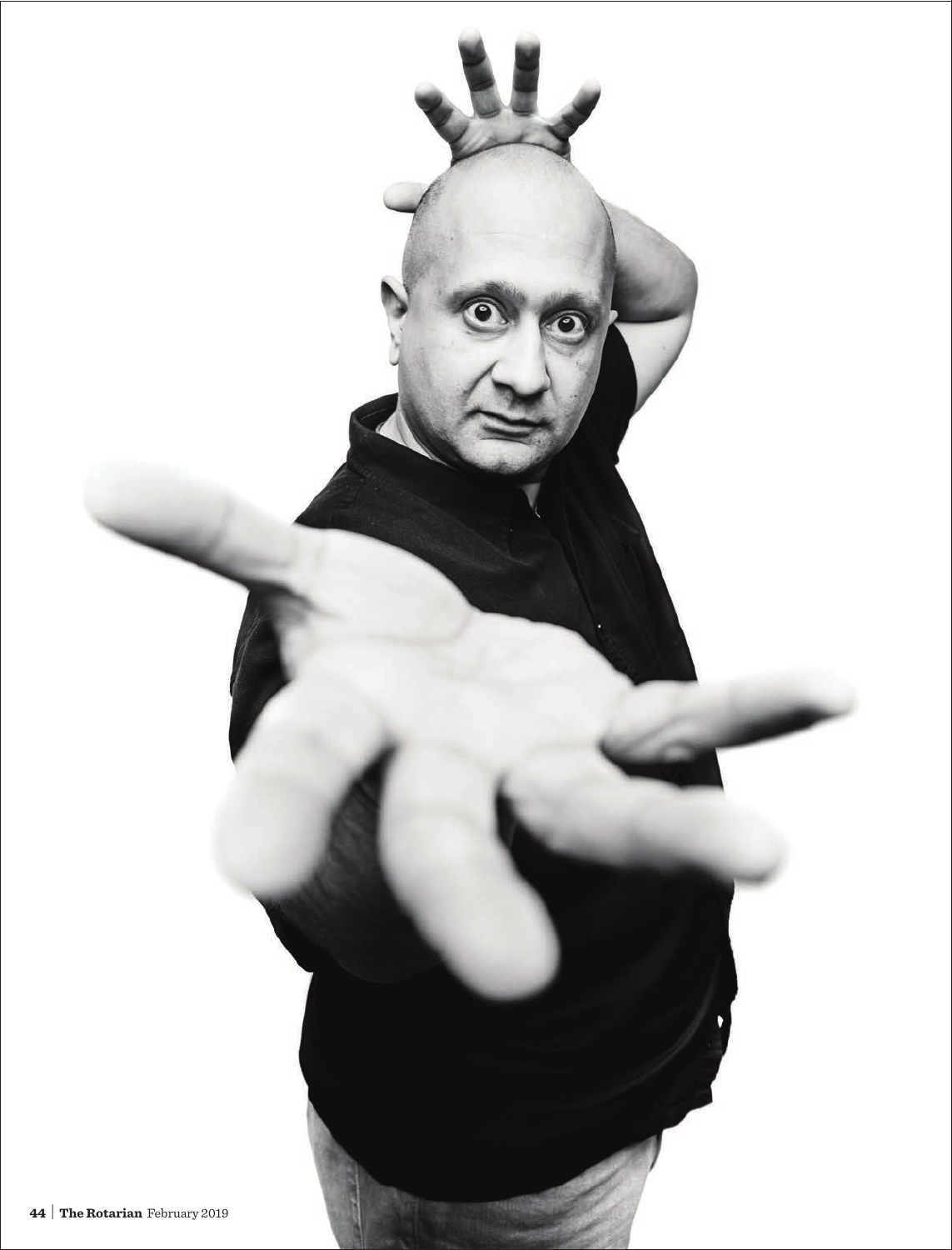## Ramaste,  $r$ all the International Storytelling Center in Tennessee, Kiran Singh Sirah believes spinning tales can foster world peace

 n August 2017, a small group of white supremacists planned to stage a Confederate rally in Knoxville, Tennessee. It had been two weeks since violence erupted at the Unite the Right rally in Charlottesville, Virginia, and people's anger had not cooled. I rally in

When Kiran Singh Sirah checked his Facebook feed, he found much boasting about going to the rally to "beat up Nazis." Unimpressed, he posted a long and persuasive comment urging a different kind of action. "Channel that anger and figure out your own best alternativenon-violent means, skill set, talent to contribute to a better world," he wrote. "Activism also means writing, telling or collecting stories, mobilizing, working on policy, offering a service, writing a letter, getting educated, educating oneself, being part of a community garden."

In the blustery, knee-jerk world of Facebook, this proposal sounded a lot less sexy. It also sounded like a lot more work. One commenter snapped, "Well, if you don't want to go, we'll fight your fight for you."

by Jeff Ruby | photography by Ian Curcio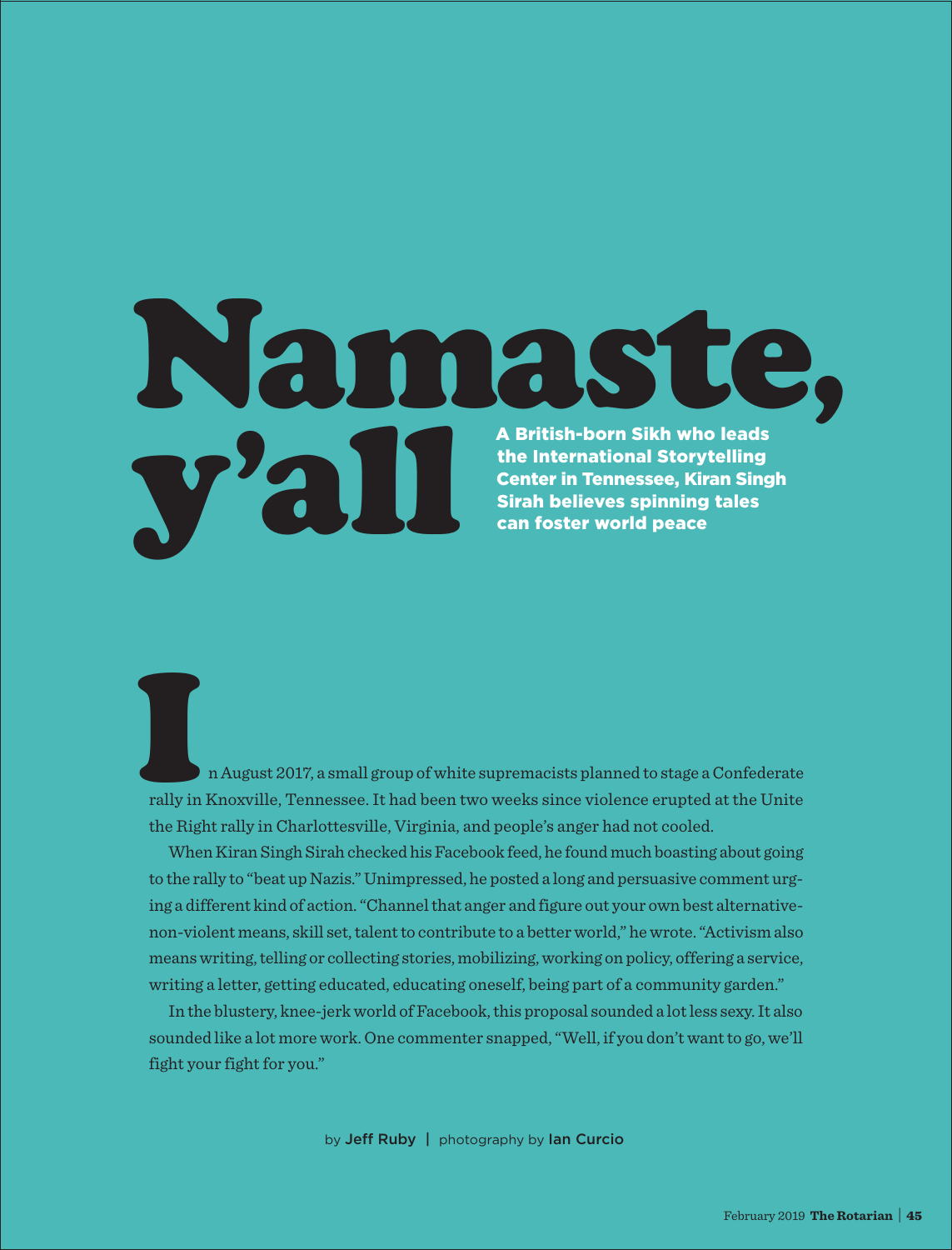Sirah, who has 26 stitches on his face from multiple attacks during his childhood in southern England — the earliest at age five when a neo-Nazi knocked him from his bike — did not much care for that response. "I can defend myself," he told the commenter. "And if you're willing to take an oath of non-violence, I will stand on the frontline with you. Even if they beat you up, I will join you." His words did not appear to sway anyone.

A few days later, Sirah made the 107-mile trek from his home in Johnson City, Tennessee, to Knoxville. But while 3,000 protesters amassed to counter a group of roughly 35 nationalists at a Confederate memorial, Sirah attended an alternative interfaith rally that celebrated diversity.

"It was a great event," he said, "the perfect response to the other rally," at which, it turns out, there was not a single act of violence. "At the very least, you've got to know you've done the right thing yourself."





Ask Kiran Singh Sirah how he's doing, and he will tell you. Honestly. Deeply. Lengthily. Every human interaction is a sacred thing to him, a chance to know another person on this earth. To hear their story. And his insatiable curiosity draws people in. "Kiran doesn't do small talk," says one friend. "He comes up to you and says, 'How's your soul?' And he really wants to know."

As president of the nonprofit International Storytelling Center in the small Appalachian town of Jonesborough, Tennessee, Sirah, 42, is constantly talking. Whether at the Library of Congress, at the Kennedy Center, or in a bar over a couple of beers, the goal is always the same: to get people to listen, not necessarily to him, but to one another. Because in Sirah's world, listening — really, honestly listening — leads to understanding, understanding leads to connection, and connection leads to peace. "Storytelling is not meant to be a sound bite," he says. "It's not 140 characters. It's about filling the completeness of who we were and what we can be, and it can help us to change the world."

When Sirah talks about storytelling, he doesn't just mean Grandma spinning yarns from her rocking chair. Nor is it necessarily the open mics, slam poetry competitions, and slew of spoken-word podcasts. It's all of the above and everything else. To Sirah, storytelling encompasses everything about who we are, what we believe, where we've been, and where we want to go.

Take Sirah's story. The son of a Kenyan-born mother and an Indian-born father, he grew up in the coastal town of Eastbourne, England, where his family landed after being forced at gunpoint to flee their home in Uganda. As a member of the only Sikh family in Eastbourne, Sirah immersed himself in the cultures of other religions. His mother — who took him to synagogues, mosques, and churches of all denominations — once made him clean the hundreds of pairs of shoes congregants had left outside a Sikh temple in London. "She was teaching me the act of *seva*, which is community service," he says. "I learned that as long as you are serving society, then you are doing good."

When the 9/11 terrorist attacks happened, Sirah was a student and slam poet living in a hippie commune in Edinburgh, Scotland. "That was the moment I woke up and realized I was a citizen of the world," he says. He began to organize festivals, including a diverse, faithbased gathering for 6,000 people at the National Museum of Scotland. He wrote in his blog: "Coptic Christians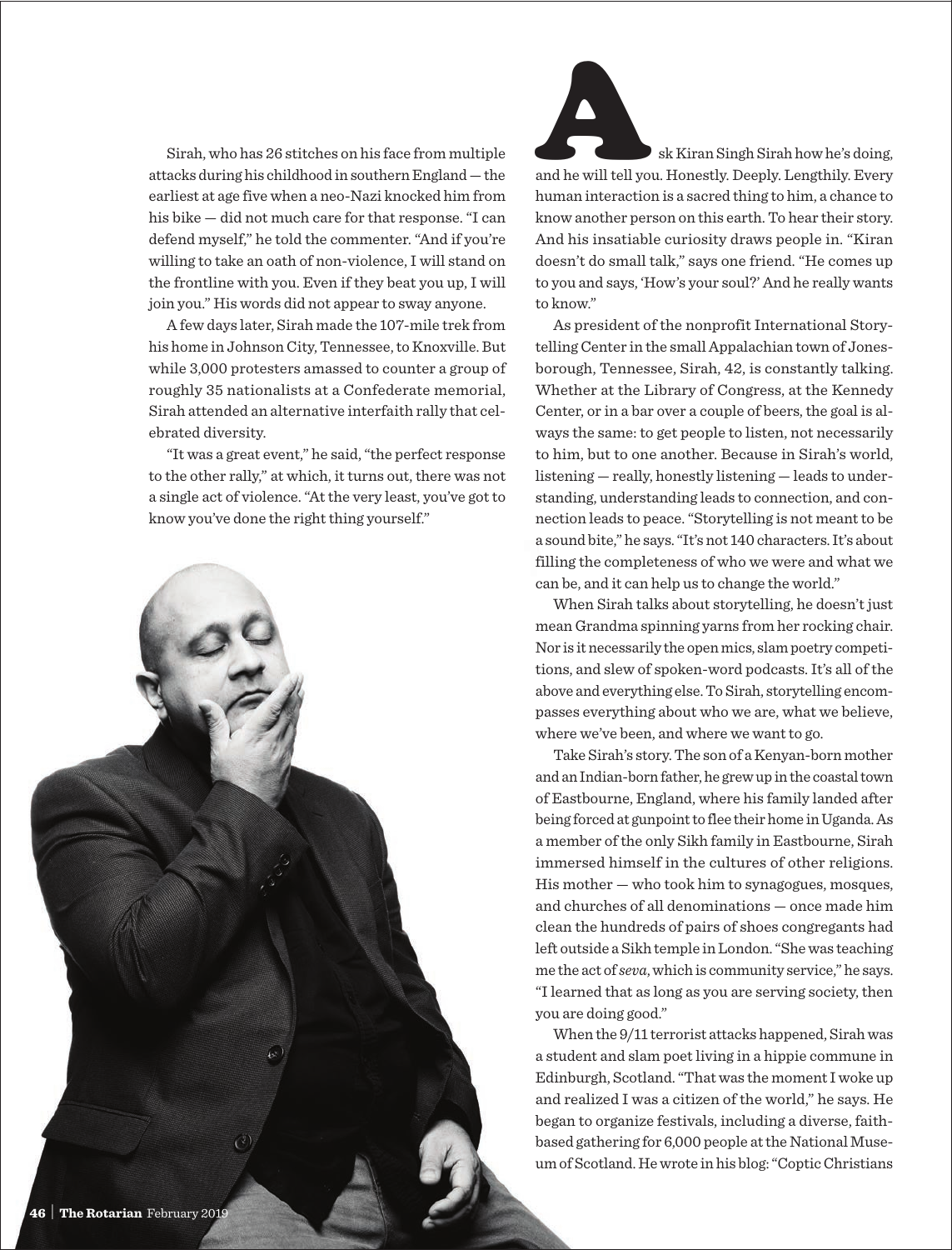sang songs of resurrection in Arabic. Sikhs wore the Scottish Sikh tartan and performed traditional bhangra with bagpipes. Jewish Scots performed music that combined the Scottish Celtic and klezmer traditions." In other words, each group told its stories.

After graduating from Wolverhampton and Newcastle universities with multiple degrees, Sirah spent nearly seven years as the learning and access curator at the St. Mungo Museum of Religious Life and Art in Glasgow, where he created programs on human rights and led an African-based exhibition/community partnership. He also hosted anti-sectarian debates with gang members and former members of paramilitary groups. His résumé lists numerous acts of social justice and conflict resolution, painting the picture of an indefatigable global humanitarian. In 2011, Sirah moved to North Carolina, where he attended the University of North Carolina at Chapel Hill's department of American studies folklore program through a Rotary Peace Fellowship. His master's thesis, "A Stone in the Brook," explored notions of home as expressed in the life stories of men he met at a local shelter. (For more about Sirah's Rotary Peace Fellowship, see "Building Peace by Degrees," page 50.)

On 3 November 2012, Sirah was slated to speak at Rotary Day at the United Nations. Days earlier, Hurricane Sandy had flooded New York. Much of Manhattan had gone dark, but as Sirah wandered the city the night before his appearance, he saw cafés welcoming people of all cultures, who talked through the night by candlelight. He incorporated their tales into his speech, "Telling Stories That Matter."

"Many people are of the belief that discrimination against people is wrong," he told a crowd of 1,300 at the UN. "However, discriminating *between* people, looking at how we are all different and belong to unique stories, is an intelligent approach to developing … a world based on mutual respect and discourse — and one without conflict."

Around that time, the International<br>Storytelling Center was in transition. A modest non-Storytelling Center was in transition. A modest nonprofit organization, ISC had evolved over five decades from a grassroots organization into a genuine cultural movement that hosted folklorists at a 3-acre campus devoted solely to the art of storytelling. Its annual



National Storytelling Festival, which began in 1973 with a wagon and a bunch of hay bales parked beside the Jonesborough courthouse, had ballooned into an enormous three-day celebration that drew visitors from all 50 states and several continents. The festival, which doubled the town's population every October, had basically revived Jonesborough, which renamed itself the "storytelling capital of the world." Despite those suc-

## "I learned that as long as you are serving society, then you are doing good."

cesses, ISC had filed for bankruptcy on the last day of 2010, and it wasn't until June 2012 that those financial difficulties were finally resolved.

Now the board needed to find a replacement for its retiring founder, a gregarious former journalism teacher named Jimmy Neil Smith. It wanted someone with international experience who could expand ISC's reach. Someone who could capitalize on the spoken-word renaissance that had been turned into a widespread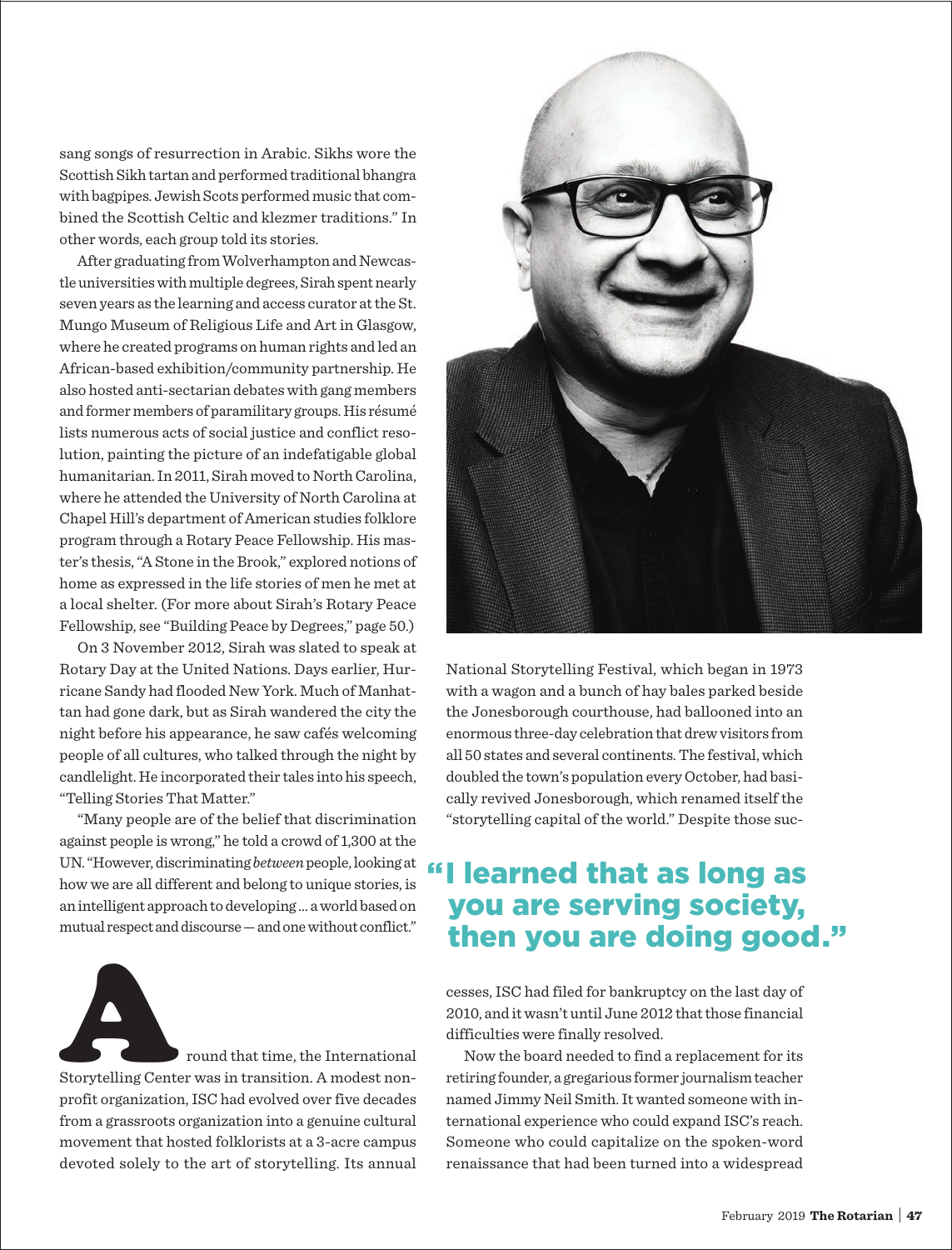![](_page_4_Picture_0.jpeg)

professional industry by the likes of *This American Life* and *The Moth Radio Hour*. Someone dynamic and enthusiastic, with their own story to tell. Say, a charismatic, poetry-slamming British-born Sikh with ties to East Africa, India, and Scotland.

Sirah was hired as president of ISC in 2013. "As the vetting process wore on, his positive energy, his power as a communicator, and his sheer enthusiasm for the power of story impressed us just as much as his credentials," says William Kennedy, then the chairman of the board of governors. The board's only misgiving initially was that Sirah might be too serious for the job.

## "At the very least, you've got to know you've done the right thing yourself."

His early days at ISC were an adjustment, in a town where he was once again a brown face among predominantly white ones — and this time with a different accent. "It took some getting used to, the fact that I was the person in charge of this event whose attendees were mostly white," he says. "Everyone seemed to know who I was, but I had no idea who most of them were." His

intense approach initially clashed with the laid-back Tennessee culture. "Kiran is very straightforward about what he wants, which isn't always the case in Appalachia," says periodic ISC teller-in-residence Elizabeth Ellis. "But he has more of a global vision."

Since Sirah's arrival, ISC has exploded. It has established partnerships with countless organizations, including the Desmond Tutu Peace Foundation, Google Cultural Institute, and Dollywood, Dolly Parton's entertainment company in nearby Pigeon Forge. It has landed grants from the National Endowment for the Arts and garnered philanthropic support from Silicon Valley. And perhaps most notable was Telling Stories That Matter, ISC's free downloadable toolkit that teaches educators and business leaders how to collect, share, and present stories as a way to build community. Created in collaboration with Partners for Democratic Change (now known as PartnersGlobal), it's currently used in 18 countries. All this while ISC's staff of 12 put in the less glamorous work of developing sensible approaches to spending and smarter revenue models.

The center has a \$1.2 million budget, draws 26,000 visitors per year, and has an annual regional economic impact of \$7.6 million, which includes roughly 111 fulland part-time jobs. "Kiran is helping the International Storytelling Center extend its reach further both nationally and internationally," says Thelma Kidd, chairwoman of ISC's board of directors. "Storytelling is, indeed, worldwide and cross-cultural — and Kiran is a natural connector with people and organizations who share our belief in the power of story to change people's lives."

![](_page_4_Picture_8.jpeg)

Kiran Singh Sirah is on his porch swing, beer in hand, lazy eastern Tennessee sun sinking behind the oak trees. The rustic porch is decorated with a Union Jack and pink Christmas lights. His car, a 2015 Subaru Forester with a bumper sticker that reads "Love Thy Neighbor (No Exceptions)," is parked out front.

 The conversation crackles as it drifts from philosophy to ex-girlfriends to soccer to Sirah's obsessions with Tupperware and elephants. One second he's making grand proclamations about *StoryVault*, the podcast ISC has launched with the Library of Congress ("It's important to listen to each other's stories if you want to un-